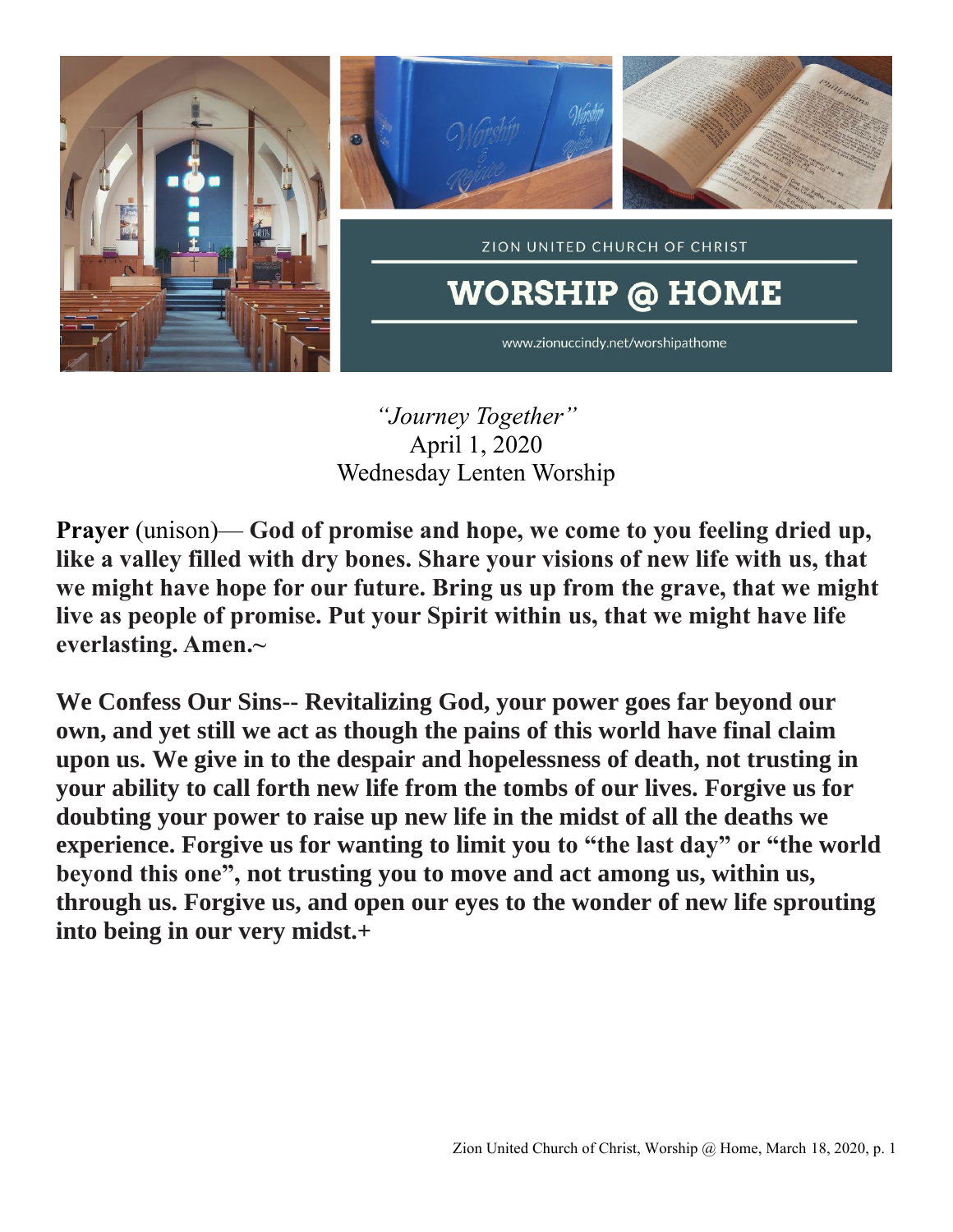# **WORSHIP @ HOME**

### www.zionuccindy.net/worshipathome

Assurance of Grace — "Come out," Jesus calls, and his word unbinds us from the oppressive weight of our past and pushes away the rocks that close us off from love. We are made free in the spirit of God, and forgiven all our sins. May God's name always be praised from our lips! Amen.+

## **Song 1** *Sweet Hour of Prayer, 478*

# A Reading from the Psalms **Psalm 130**

 $1$  Out of the depths I cry to you, O LORD.

<sup>2</sup> Lord, hear my voice!

Let your ears be attentive

to the voice of my supplications!

<sup>3</sup> If you, O LORD, should mark iniquities,

Lord, who could stand?

<sup>4</sup> But there is forgiveness with you, so that you may be revered.

<sup>5</sup> I wait for the LORD, my soul waits, and in his word I hope;

<sup>6</sup> my soul waits for the Lord more than those who watch for the

morning,

 more than those who watch for the morning.

<sup>7</sup> O Israel, hope in the LORD!

 For with the LORD there is steadfast love,

 and with him is great power to redeem.

<sup>8</sup> It is he who will redeem Israel from all its iniquities.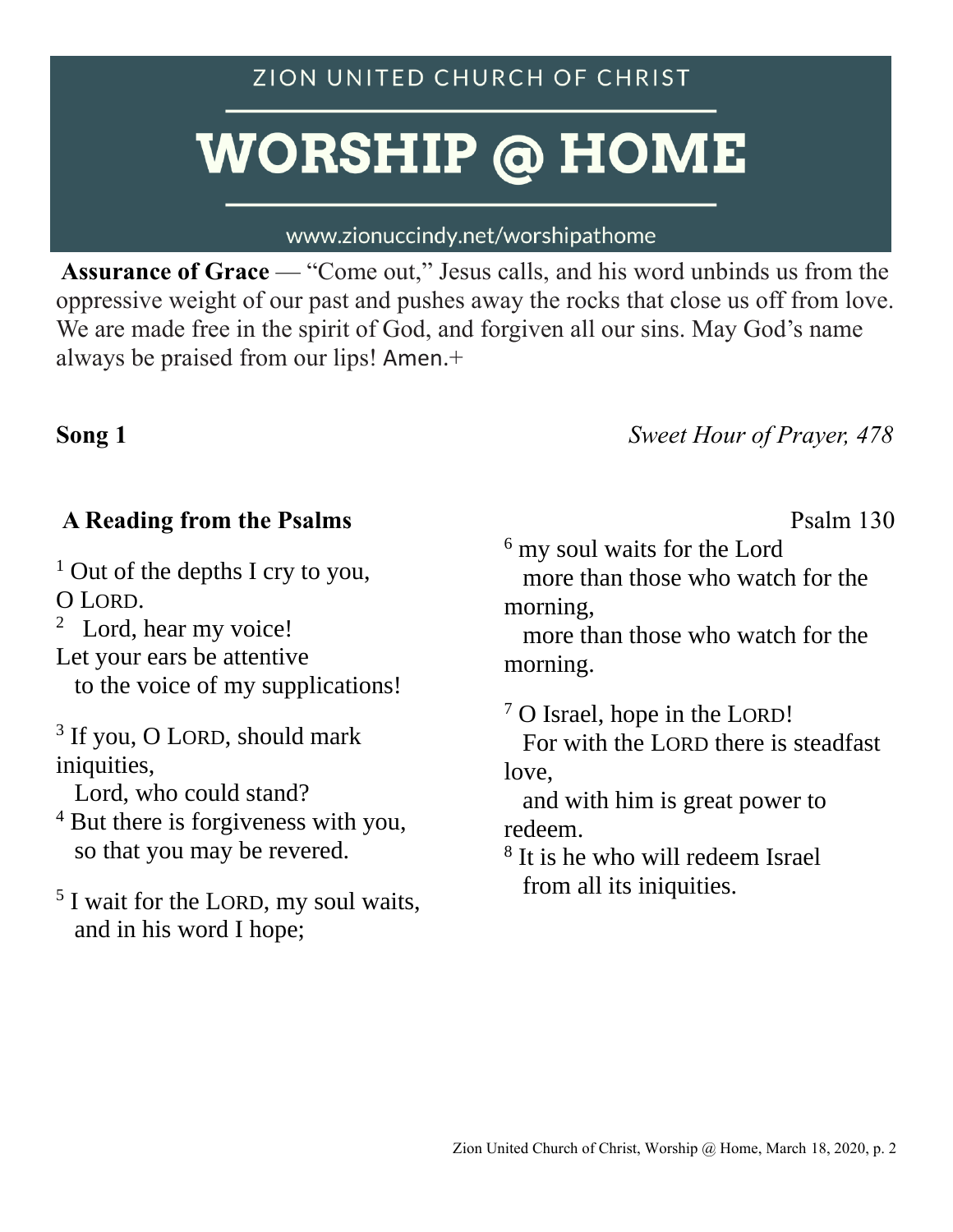ZION UNITED CHURCH OF CHRIST

# **WORSHIP @ HOME**

www.zionuccindy.net/worshipathome

**Song 2** *When I Survey the Wondrous Cross, 261*

**Faith Journey Story** - When we are able to be together again in-person, Paula Prange will share her faith journey story with us. In the meantime, reflect on your own journey. As you do so, you're invited to reflect on this question: **When was a time you extended forgiveness? When was a time you received forgiveness?** You might take a few moments to write down some memories and thoughts.

# **We Respond to God with Our Giving**

*You are invited to continue to send in your offerings while we are unable to meet inperson. Though we cannot physically be together, our ministry continues. You can also now give online at [www.zionuccindy.net/donate.](http://www.zionuccindy.net/donate)* 

**The Doxology** (Please sing the version that is most meaningful to you)

*Version 1 Praise God from whom all blessings flow; Praise him all creatures here below; Praise him above, ye heavenly host: Praise Father, Son, and Holy Ghost. Amen.*

*Version 2 Praise God from whom all blessings flow; Praise God all creatures here below; Praise God for all that love has done; Creator, Christ, and Spirit One. Amen.* 

**We Give Thanks** (unison) — **God of promise and hope, we come to you feeling dried up, like a valley filled with dry bones. Share your visions of new life with us, that we might have hope for our future. Bring us up from the grave, that we might live as people of promise. Put your Spirit within us, that we might have life everlasting. Amen.~**